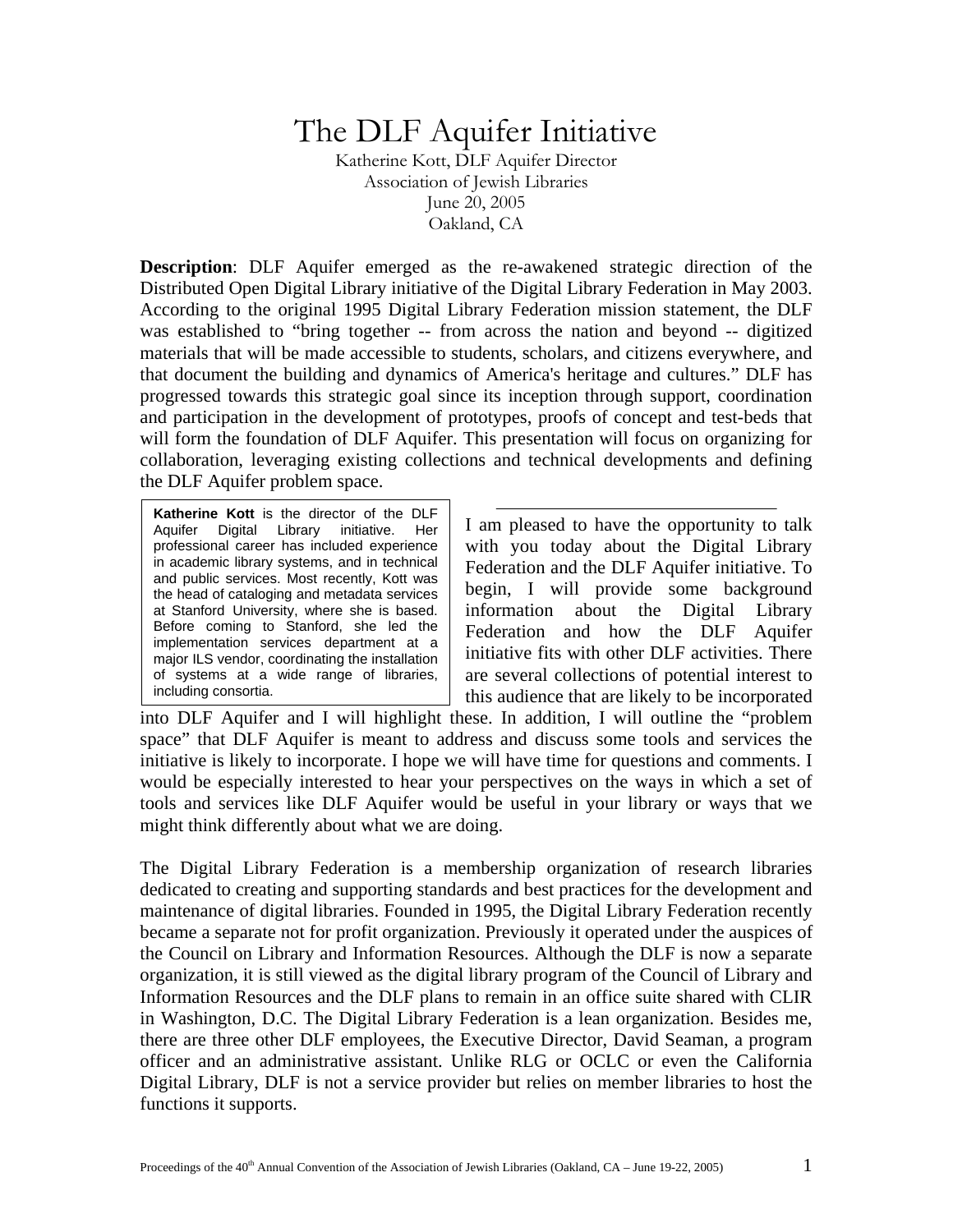When the DLF was founded, the original charter included the vision of a distributed open digital library. Through a strategic planning process undertaken in 2003, DLF Aquifer emerged as this distributed open digital library of the Digital Library Federation. From 2003 until 2005, DLF Aquifer participant libraries made best efforts to define and undertake the initiative. This proved difficult as a fully distributed effort amongst people with other primary responsibilities. In fall 2004, the DLF advertised for an Aquifer director and in January 2005, I came on board in that capacity. I remain based at one of the participant libraries, Stanford University, where I was the head of cataloging and metadata services before joining the DLF.

My first task was to interview the people who had been involved in the effort to better understand goals and expectation for the project. Eleven DLF members had been actively engaged in creating a vision for the initiative and moving the project forward. Through the interview process, I determined that what most participants hoped to create was a testbed of services geared towards meeting the needs of scholars but to be implemented within library environments rather than delivered as a product directly to the end user. The group had already settled on building the tools and services to operate with a carefully selected collection of digital material focused on American culture and life. With this information in hand, I drafted a business plan, which was approved by the participant libraries in February and by the DLF Board in May. For those of you who are interested in the details of the initiative, you can find the business plan on the DLF web site at <http://www.diglib.org/aquifer/AquiferBusinessPlan.pdf>. By the spring DLF Forum meeting in San Diego in April 2005, a twelfth library had joined the effort. Currently, the participants include the California Digital Library, Emory University, Indiana University, Johns Hopkins University, the Library of Congress, New York University, Stanford University, the University of Illinois, Urbana-Champaign, the University of Michigan, the University of Minnesota, the University of Tennessee, and the University of Virginia.

One of the trickiest elements of managing a project like DLF Aquifer is to create a scope that offers opportunities and challenges while defining tasks that can realistically be accomplished within the context of the resources the DLF member libraries are able to contribute or that we anticipate being able to support through outside funding. In creating the business plan, we defined the initiative with a focus on tools and services that will provide access to aggregated collections. DLF Aquifer will be a middleware layer, if you will. It will interoperate with repository solutions such as DSpace and Fedora and with content management systems that provide structured access to digital materials. DLF Aquifer will also interoperate with e-learning systems such as Sakai. As personal content management systems aimed at the scholar come along, we anticipate enabling DLF Aquifer interoperability with these as well. Later, I will show some examples of these kinds of systems in development. While the digital content that DLF Aquifer will draw from initially will be DLF member library collections, we anticipate that in future phases we will expand beyond the DLF to include other digital collections that can be made available persistently.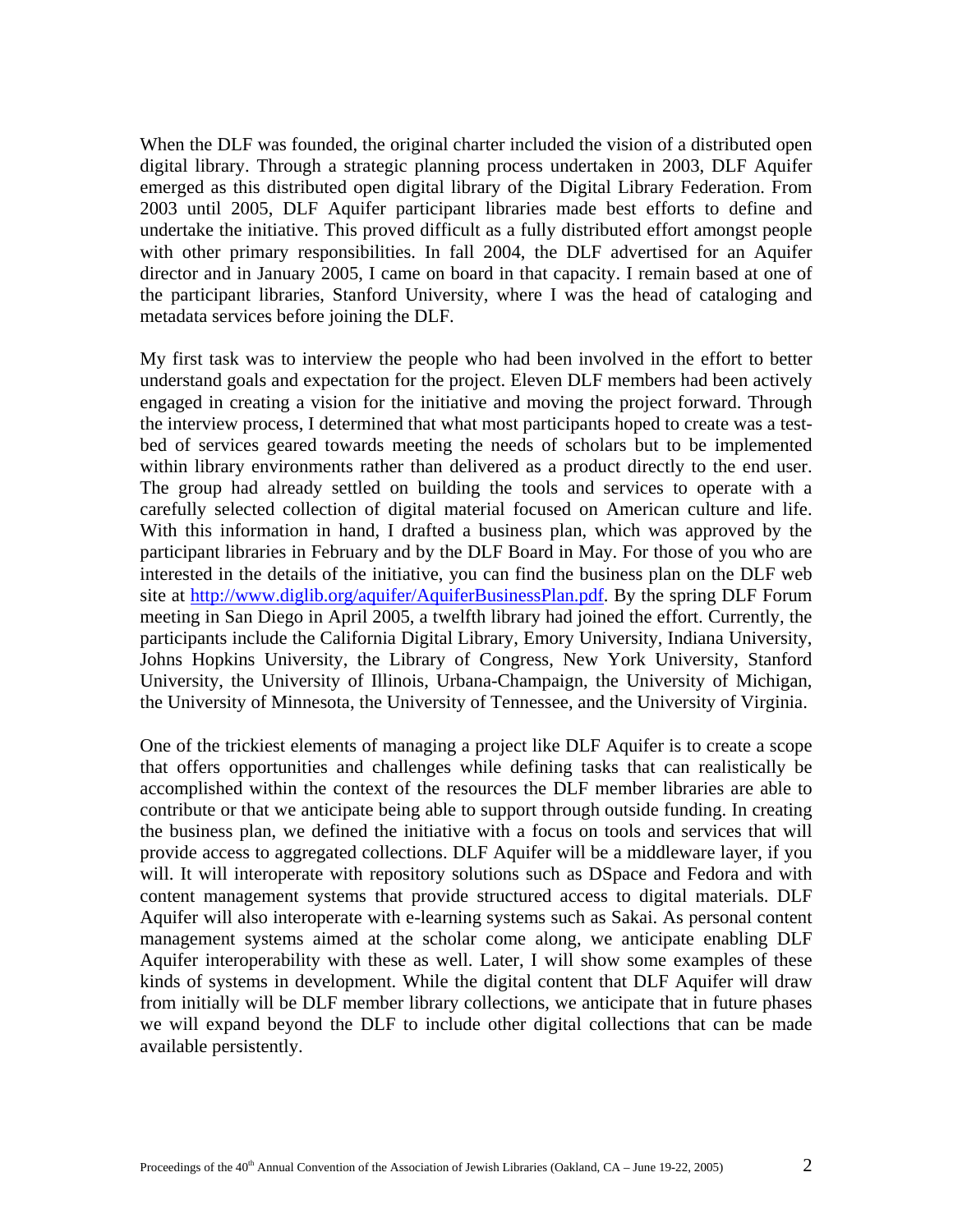The DLF Aquifer project plan is divided into three development phases. DLF Aquifer working groups have created project proposals that will leverage existing collections and adaptively re-use, develop and test tools and services that have already been created by DLF Aquifer participants or other libraries with which the DLF has close ties.

In phase two, the existing tools will be further enhanced, and new tools and services will be developed. Collections that round out the DLF Aquifer scope will be sought and added. The third phase will implement "deep sharing" which will enable the delivery of the digital object from its home repository to the user's desktop or local environment. In this phase, we also anticipate offering annotation tools and the capability to re-deposit modified objects into the repository of origin or perhaps an altogether different one.

Phase I of the project is underway, with a prototype demonstration target date of DLF Spring Forum in April 2006. Four DLF Aquifer working groups in the areas of collections, services, technology and metadata have just submitted sub-project proposals in their areas. Next week, all members of the DLF Aquifer working groups will meet face to face in Chicago to put the sub-projects into an overall project plan. The basic activities over the next several months will focus on identifying existing collections, harvesting metadata, and implementing existing tools and services for access and retrieval.

Several Digital Library Federation member library collections that will be incorporated into DLF Aquifer may be of interest to this group. The American Memory project at the Library of Congress has a number of rich collections focused on American culture. This American Variety Stage collection includes a sub-collection of Yiddish playscripts. American Memory also includes digitized historic motion pictures in a variety of formats. It is possible to download this early Edison film of a New York fish market to the desktop.

The California Digital Library hosts archival collections through the Online Archive of California. The structured metadata for these collections enables excellent finding capabilities. For example, it is easy to gather historic photographs of synagogues in San Francisco, even though these archival collections do not focus particularly on Jewish culture and life. Similarly, the Wright fiction collection at Indiana University is a broad collection of American literature, but the metadata applied to this collection makes it easy to identify material of potential interest in Jewish studies. Johns Hopkins University has digitized and kept intact a sheet music collection that once belonged to Lester S. Levy, a Baltimore straw-hat manufacturer, talented amateur musicologist and sheet music collector. While Levy's collection encompasses all facets of American life, the indexing system he developed for his collection allows material pertinent to Jewish studies to be retrieved easily from the full collection.

One of the greatest challenges for the DLF Aquifer project will be to create a context for the federated collections that will meet users' needs. Digital materials have typically been organized according to some kind of collection metaphor, either by subject or material type that makes sense within an institutional context or by, as in the Levy sheet music example, keeping material that was collected and organized by a donor intact. As these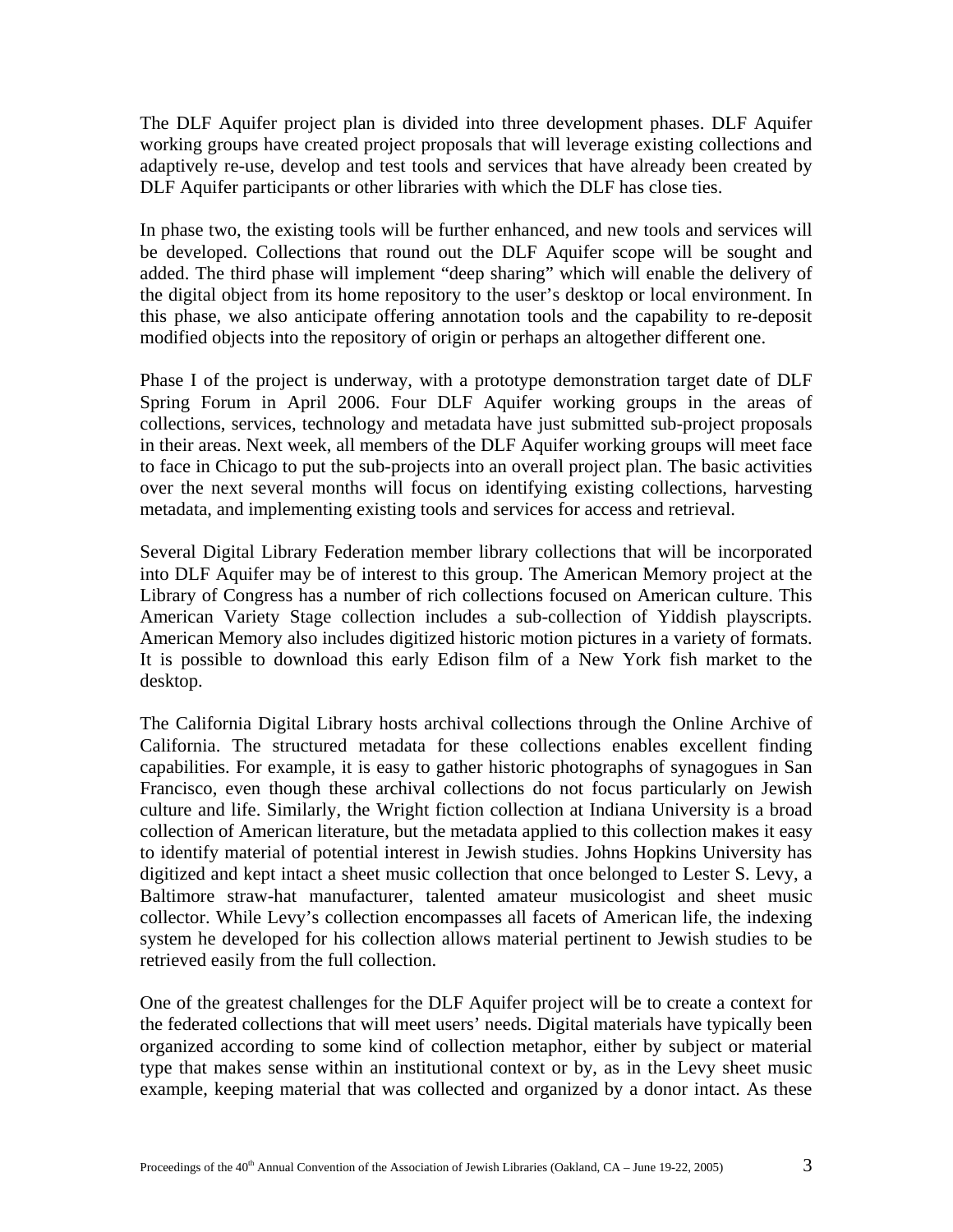varied collections are aggregated, it will be important to think about what metaphor for organizing makes the most sense. What are the research questions that DLF Aquifer will answer? As the collections are aggregated, what tools and services can be brought to bear that will improve access? How can the existing metadata be enhanced? Will it be possible to apply a DLF Aquifer taxonomy to the aggregated collections? What new developments might be appropriate to test? For example, how might semantic analysis apply to the DLF Aquifer resource pool? What if the expert who is using the material could add descriptive metadata as he or she does works with the digital objects?

An example of work that is in progress to create context for aggregated collections is the implementation of the Grokker software by Groxis in the Stanford environment. In the Stanford implementation, the Grokker software allows multiple targets to be searched simultaneously. Although in the current implementation, the result sets are not combined, seeing the results from more than one source represented graphically rather than in text list format is more intuitive for most.

Experience attempting to apply traditional cataloging processes to digital collections has demonstrated that these traditional processes do not scale to large bodies of digital material. Open source metadata creation tools that create structured subject access to massive quantities of content are in development at Emory University. In future phases of DLF Aquifer, such tools may allow discrete collections coming into the DLF Aquifer stream to have consistent metadata automatically generated for the full body of material. These mathematically based pre-processing tools use techniques called latent semantic analysis or latent semantic indexing.

Studies such as the scholar's panel sponsored by the Digital Library Federation point up the request by scholars for tools enabling digital objects to be annotated. Such annotations could include metadata enhancement like the addition of subject headings or names for newly identified subjects in photographs or to provide context for a specific purpose, such as inclusion of the material in a learning object for use in a course management system. As these capabilities are developed, DLF Aquifer will facilitate deep sharing and interoperability. Decisions about when to incorporate functionality within DLF Aquifer and when to use tools that have been developed in other contexts is still to be determined. For example, it may make sense to make adaptive re-use of the annotation capabilities being developed at UC Berkeley as part of the Scholar's Box initiative or to use the tools developed at Rice University for Connexions, described as a "content commons" for educational material, where learning objects can be placed in context.

The opportunities and challenges before us are great. One of the most interesting aspects of the project is to test capacity to support a truly networked initiative. There is no lead library for this project. It is a true collaboration. While collaboration enables results that are greater than the sum of the parts, it also requires altruism—decreasing one's own fitness to increase the fitness of another. For example, the participant libraries are devoting staff resources to this initiative when they could be applying their time to efforts that carry a high priority locally. DLF Aquifer, along with other Digital Library